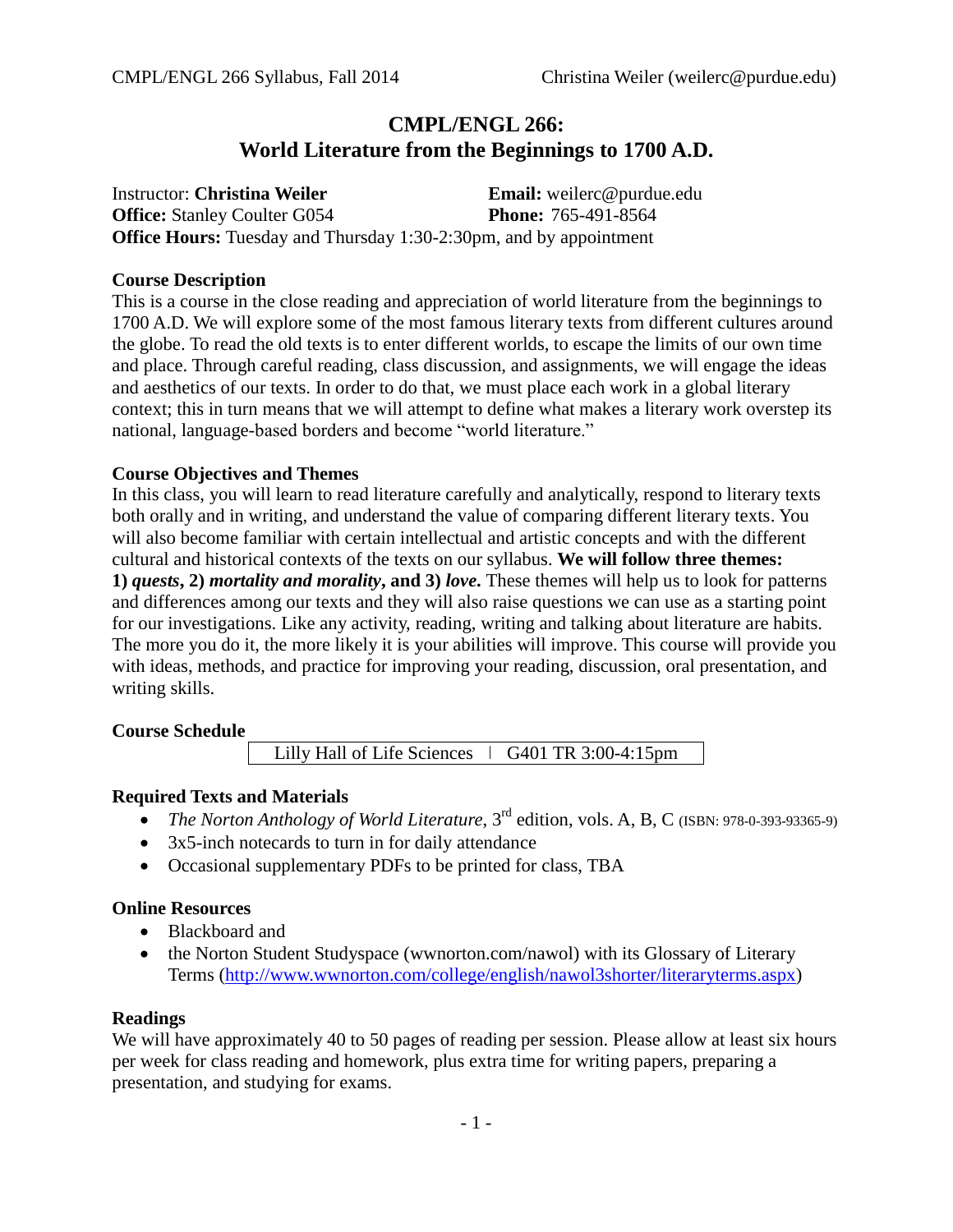## **Semester Grade Breakdown:**

| 15% | Attendance, Participation, and Homework |
|-----|-----------------------------------------|
| 10% | Quizzes                                 |
| 20% | Two Essays (10% each)                   |
| 15% | Midterm                                 |
| 5%  | Presentation of Literary Adaptation     |
| 20% | <b>Final Comparative Paper</b>          |
| 15% | Final Exam                              |

| Grade A+ A A- B+ B B- C+ C C- D+ D D- |  |  |  |  |  |  |
|---------------------------------------|--|--|--|--|--|--|

#### **Exams and Quizzes**

You will have a midterm and a final exam as well as periodic unannounced quizzes. **Barring extenuating circumstances, you may not make up exams or quizzes.**

#### **Presentation of Literary Adaptation**

You will produce a creative adaptation of a text from our anthology. Your adaptation could involve changes in media and/or changes in setting and time period. You will work with me to create a plan for the project, and you will give a 5 minute presentation of your finished product to the class. You will sign up for a date for your presentation during the second week of the semester.

#### **Essays**

You will have to write **two essays** with a length of 3-5 pages each. I will give you 5 possible essay topics during the semester, from which you will have to choose 2. One condition is that, for your first essay, you choose either the  $1<sup>st</sup>$  or  $2<sup>nd</sup>$  topic so that I can get an idea of where you are at with your writing early on in the semester. The essays will be due one week after I announce the respective topic. I will provide you with a detailed grading rubric for your essays and final paper.

#### **Final Comparative Paper**

The final comparative paper will give you the chance to spend more time on specific works. You will write 6-8 pages and compare a work on the syllabus with another work on the syllabus from a different genre, culture, and/or time period. Beyond noting similarities and differences, you should make a thoughtful argument about their implications. I will provide you with PDFs on how to write about world literature for further information.

I am more than happy to help you with your writing and to read a draft of your work if you make an appointment to see me. Make sure to format your essays and your final comparative paper according to the MLA guidelines. If you have questions about MLA style, grammar and/or punctuation, please refer to the OWL, the Purdue Online Writing Lab [\(https://owl.english.purdue.edu/\)](https://owl.english.purdue.edu/). I also strongly encourage you to make an appointment to visit the Writing Lab in person (HEAV 226); feel free to have them notify me about your visit. To be successful in your writing assignments, please plan ahead! **Late papers will be accepted with a 10% grade deduction for each day they are late!**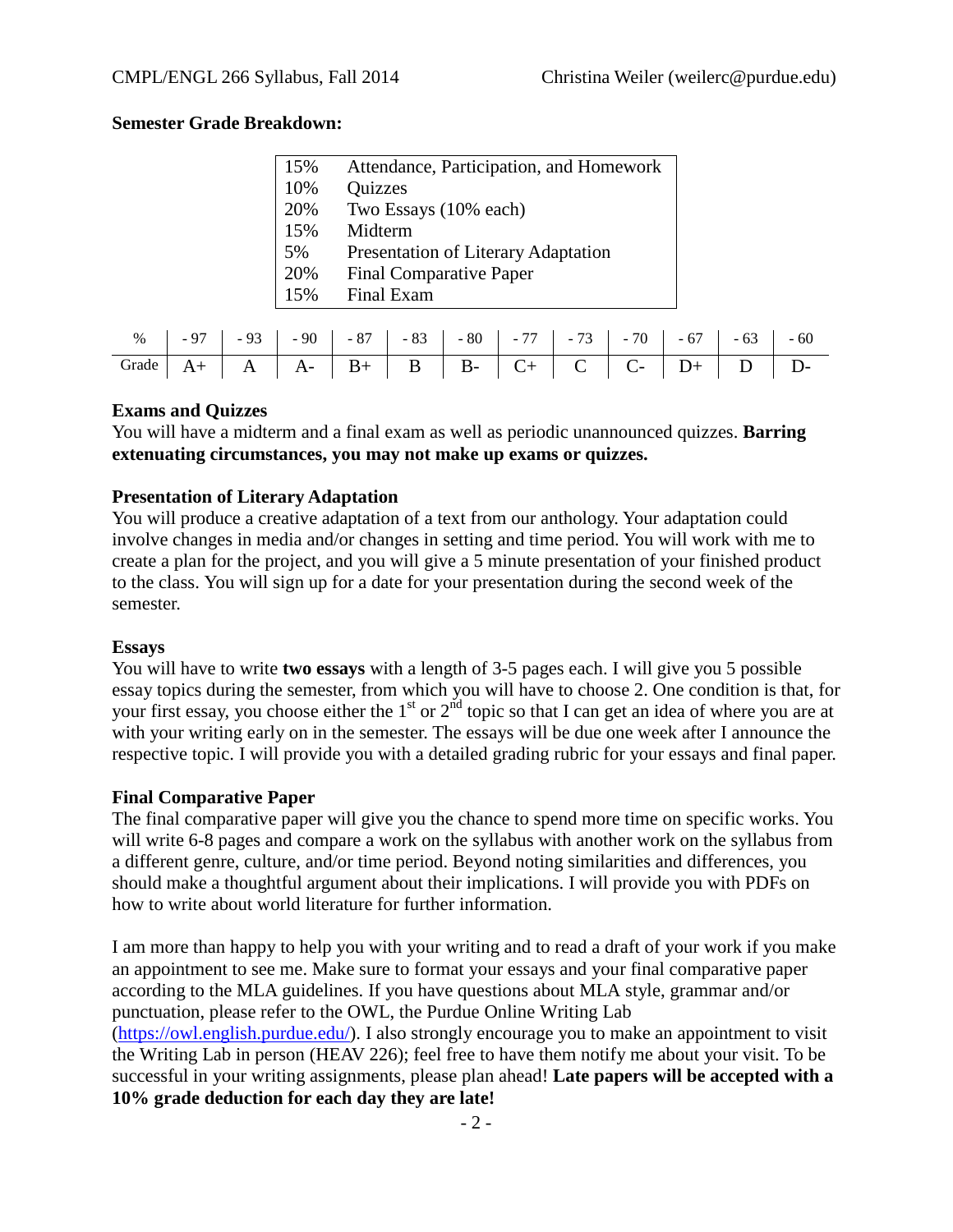# **Participation**

Discussion is an integral part of this course. You are expected to attend all classes fully prepared to actively engage with the assigned reading(s). Active participation means raising your hand to ask or answer questions, volunteering to give examples or share your work, offering additional information or reflection when answering a question, etc. You must also bring the correct edition of the textbook, writing implements, and paper to class each day. Please see the "Participation Grading Criteria" on page 5 of this syllabus for a detailed participation grading rubric.

## **Lateness**

It is your responsibility to make sure that you come to class on time. Students will be marked late if they arrive up to 15 minutes after class begins. After 15 minutes, the student may be marked absent. Arriving less than 15 minutes late twice may also equal one absence.

#### **Attendance**

Class meets two times a week (TR) and **attendance is required because your participation is crucial**. Attendance is calculated as a strict percentage of the number of times you were in class – in other words, every unexcused absence counts against your overall semester grade. Unexcused absences also affect your participation scores. If you miss class, it is your responsibility (not your instructor's) to find out what was done in class. It is recommended that you find another student in the class whom you can contact to find out this information – your instructor is under no obligation to respond to your email inquiries concerning missed materials because of an unexcused absence. Absences due to personal, family, or medical emergencies may be excused at the discretion of your instructor. Students must document and sign this request to their instructor in a written note including the date of absence(s) and a brief explanation. Please contact your instructor as soon as possible regarding absence from class. Note that it is possible to fail this course on attendance alone. **If you have more than 4 unexcused absences, the instructor may fail you!** See <http://www.purdue.edu/odos/services/classabsence.php> for Purdue's complete Class Attendance and Absence Reporting Policy.

#### **Academic Dishonesty and Plagiarism**

Academic dishonesty or plagiarism will not be tolerated under any circumstances! If found guilty, possible penalties include suspension or expulsion. Purdue prohibits "dishonesty in connection with any University activity. Cheating, plagiarism, or knowingly furnishing false information to the University are examples of dishonesty." Plagiarism is a special kind of academic dishonesty in which one person steals another person's ideas or words and falsely presents them as the plagiarist's own product. This may be done by not giving credit for a quote or a passage of information, or by deliberately copying a written work, or downloading a paper or presentation from the internet without giving credit to the source. To avoid plagiarism, cite references and sources! See<http://www.purdue.edu/odos/aboutodos/academicintegrity.php> for Purdue's complete Academic Integrity policy.

## **Special Needs**

If you have any special disability-related needs that may affect your performance in this course, please speak privately with your instructor as soon as possible.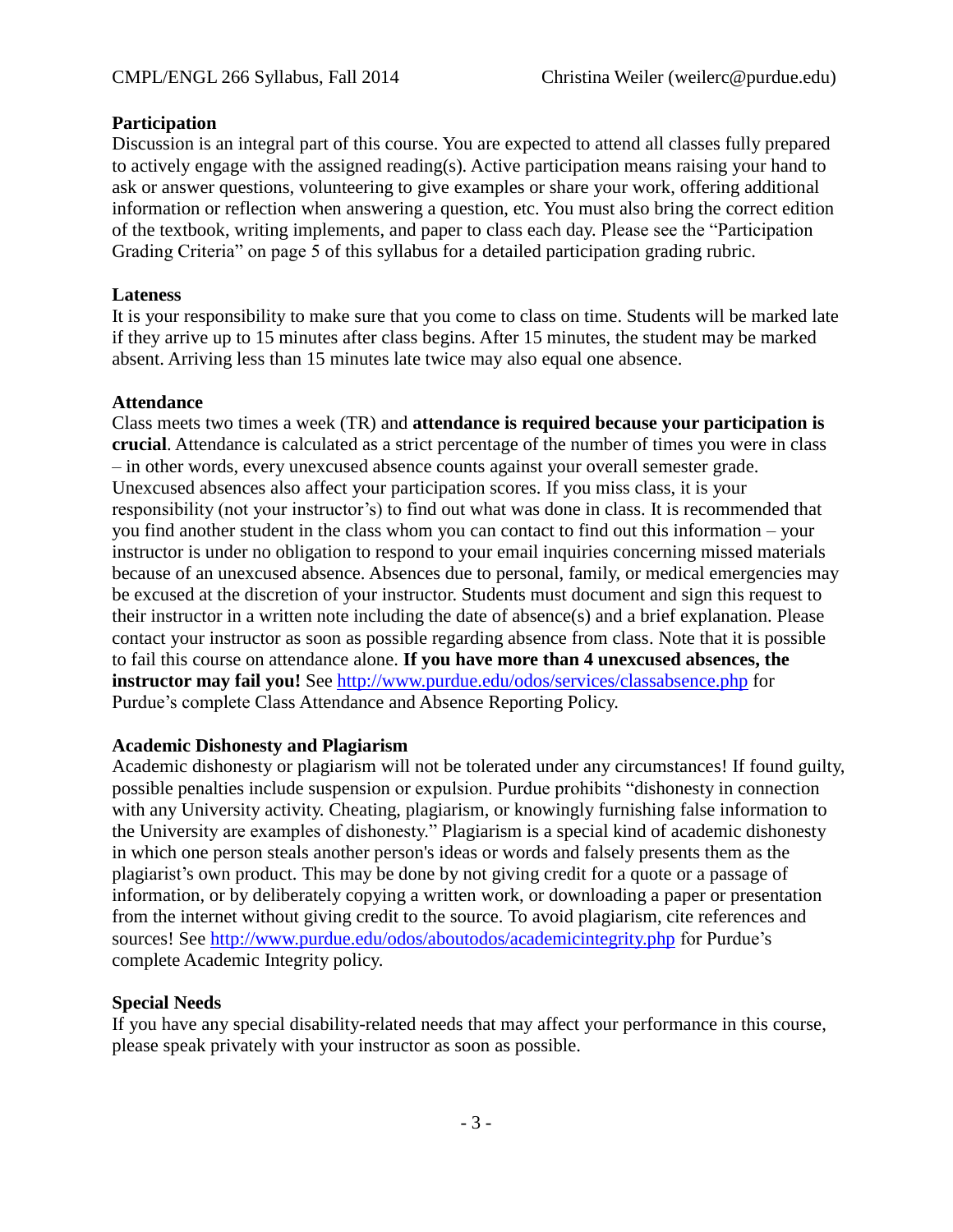#### **Classroom Conduct**

Courteous behavior is expected at all times. This includes listening attentively to others, participating in activities and discussions, and showing respect for others. Harassment or discrimination of any kind will not be tolerated. Please bring any relevant problems to my attention immediately. See [http://www.purdue.edu/purdue/ea\\_eou\\_statement.html](http://www.purdue.edu/purdue/ea_eou_statement.html) for Purdue's complete Nondiscrimination Policy Statement.

#### **Electronic Devices**

Electronic devices, such as cell phones, pagers, tablet PCs, digital recorders, beepers, palms, MP3 players, digital cameras or laptops, are not to be used during class unless the instructor authorizes their usage for a class-related purpose.

#### **Emergencies**

In the event of a major campus emergency, course requirements, deadlines and grading percentages are subject to changes that may be necessitated by a revised semester calendar or other circumstances. Information about changes to the course can be obtained by contacting the instructor via e-mail or phone. **You are responsible for checking your Purdue e-mail frequently!**

#### **Communicating with Your Instructor**

Please feel free to contact me anytime via email at [weilerc@purdue.edu.](mailto:weilerc@purdue.edu) In case of an emergency, you can also text or call me at 765-491-8564. In addition, I encourage you to come by my office in SC G054 during my office hours. If you want to meet with me outside my office hours, please do not hesitate to email me to arrange an appointment. If you are having any kind of difficulties, it is best that you let me know as soon as possible! Please remember that I am here to help!



**Ὁ βίος βραχύς, ἡ δὲ τέχνη μακρή –** *Life is short, and art is long***. – Hippocrates**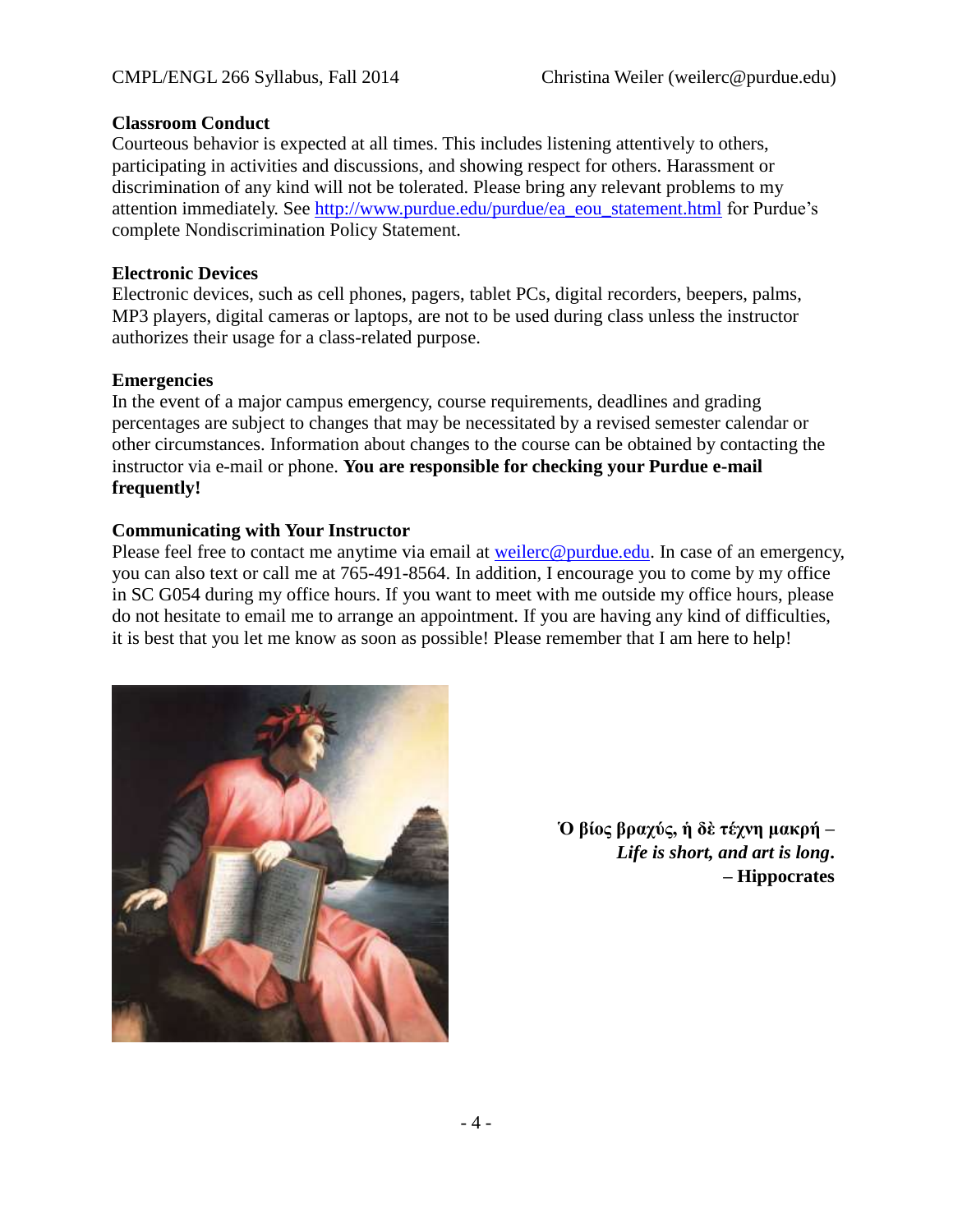# **Participation Grading Criteria**

#### An **A** student:

- is on time and has all their materials with them
- $\bullet$  is attentive to what is going on in class
- always prepared for class
- $\bullet$  displays a positive attitude and enthusiasm for the subject
- works well with other students in groups
- stays on-task when working in groups or alone
- asks questions when they do not understand something
- almost always volunteers to answer open questions
- almost always volunteers/answers when going over assigned work

#### A **B** student:

- is almost always on-time and has their materials with them
- $\bullet$  is attentive to what is going on in class
- $\bullet$  mostly prepared for class
- $\bullet$  displays a positive attitude and shows interest in the subject
- works well with other students in groups
- stays on-task when working in groups or alone
- asks questions when they do not understand something
- sometimes volunteers to answer open questions
- sometimes volunteers/answers when going over assigned work

#### A **C** student:

- $\bullet$  is generally on time and has their materials with them
- $\bullet$  is attentive to what is going on in class most of the time
- $\bullet$  often or sometimes prepared for class
- works ok with other students in groups
- sometimes gets off-task when working in groups
- $\bullet$  does the bare minimum when working alone
- does not ask questions when they do not understand something
- $\triangleleft$  rarely volunteers to answer open questions
- displays an indifferent attitude

#### A **D/F** student:

- $\bullet$  is often late to class and often forgets to bring the necessary materials
- $\bullet$  does not pay attention to what is going on in class
- usually does not prepare for class
- chats with other students when they are supposed to be doing group work
- $\bullet$  does little or nothing when they are supposed to be working alone
- never volunteers to answer open questions
- never volunteers when going over assigned work
- $\bullet$  is uncooperative in group work
- $\bullet$  is disruptive to instructor and/or other students in the class
- displays an attitude that indicates that they would rather be anywhere else